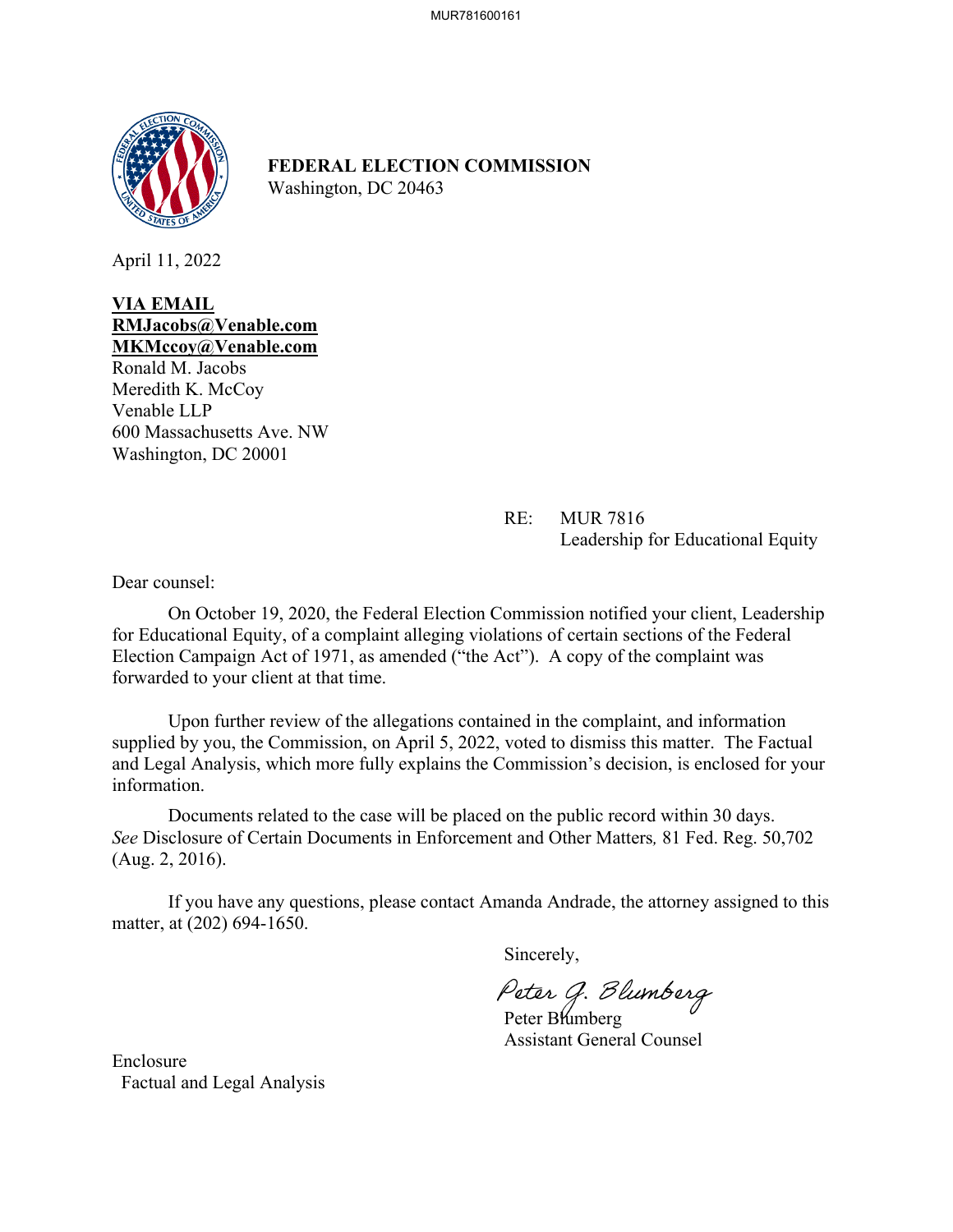| $\mathbf{1}$<br>$\overline{2}$                         | FEDERAL ELECTION COMMISSION                                                                              |                                                                                             |                  |  |  |  |
|--------------------------------------------------------|----------------------------------------------------------------------------------------------------------|---------------------------------------------------------------------------------------------|------------------|--|--|--|
| $\overline{\mathbf{3}}$                                |                                                                                                          | <b>FACTUAL AND LEGAL ANALYSIS</b>                                                           |                  |  |  |  |
| $\overline{\mathcal{A}}$<br>5<br>6<br>$\boldsymbol{7}$ | <b>RESPONDENT:</b>                                                                                       | Daniel Feehan<br>Friends of Dan Feehan and Meghan                                           | <b>MUR: 7816</b> |  |  |  |
| $8\,$<br>$\mathbf{9}$                                  |                                                                                                          | Maes in her official capacity as treasurer<br>Leadership for Educational Equity             |                  |  |  |  |
| 10                                                     |                                                                                                          | New Politics Leadership Academy                                                             |                  |  |  |  |
| 11<br>12                                               |                                                                                                          | Center for New American Security                                                            |                  |  |  |  |
| 13<br>14                                               | I.<br><b>INTRODUCTION</b>                                                                                |                                                                                             |                  |  |  |  |
|                                                        |                                                                                                          |                                                                                             |                  |  |  |  |
| 15                                                     |                                                                                                          | The Complaint alleges that congressional candidate Daniel Feehan and his authorized         |                  |  |  |  |
| 16                                                     | committee received prohibited contributions from Feehan's employers in the form of excessive             |                                                                                             |                  |  |  |  |
| 17                                                     | compensation for the purpose of supporting his campaign. <sup>1</sup> Respondents Feehan, Friends of Dan |                                                                                             |                  |  |  |  |
| 18                                                     | Feehan and Meghan Maes in her official capacity as treasurer (the "Committee"), and the                  |                                                                                             |                  |  |  |  |
| 19                                                     | organizations that employed Feehan — Leadership for Educational Equity ("LEE"), New                      |                                                                                             |                  |  |  |  |
| 20                                                     | Politics Leadership Academy ("NPLA"), and Center for New American Security ("CNAS") —                    |                                                                                             |                  |  |  |  |
| 21                                                     | deny the allegations, claiming that Feehan was paid for bona fide services rendered. Because the         |                                                                                             |                  |  |  |  |
| 22                                                     | available information does not raise a reasonable inference that the payments to Feehan were             |                                                                                             |                  |  |  |  |
| 23                                                     |                                                                                                          | impermissible under Commission regulations governing compensation from candidate            |                  |  |  |  |
| 24                                                     |                                                                                                          | employment, the Commission dismisses the allegations that Feehan's compensation constituted |                  |  |  |  |
| 25                                                     | prohibited contributions in violation of 52 U.S.C. § 30118(a).                                           |                                                                                             |                  |  |  |  |

<span id="page-1-0"></span><sup>&</sup>lt;sup>1</sup> The Complaint also appears to allege that Feehan publicly misrepresented his employment in a debate and that one of the organizations that employed him hired only Democrats despite purporting to be non-partisan. As neither of these allegations implicate the Act, this Report does not discuss them further.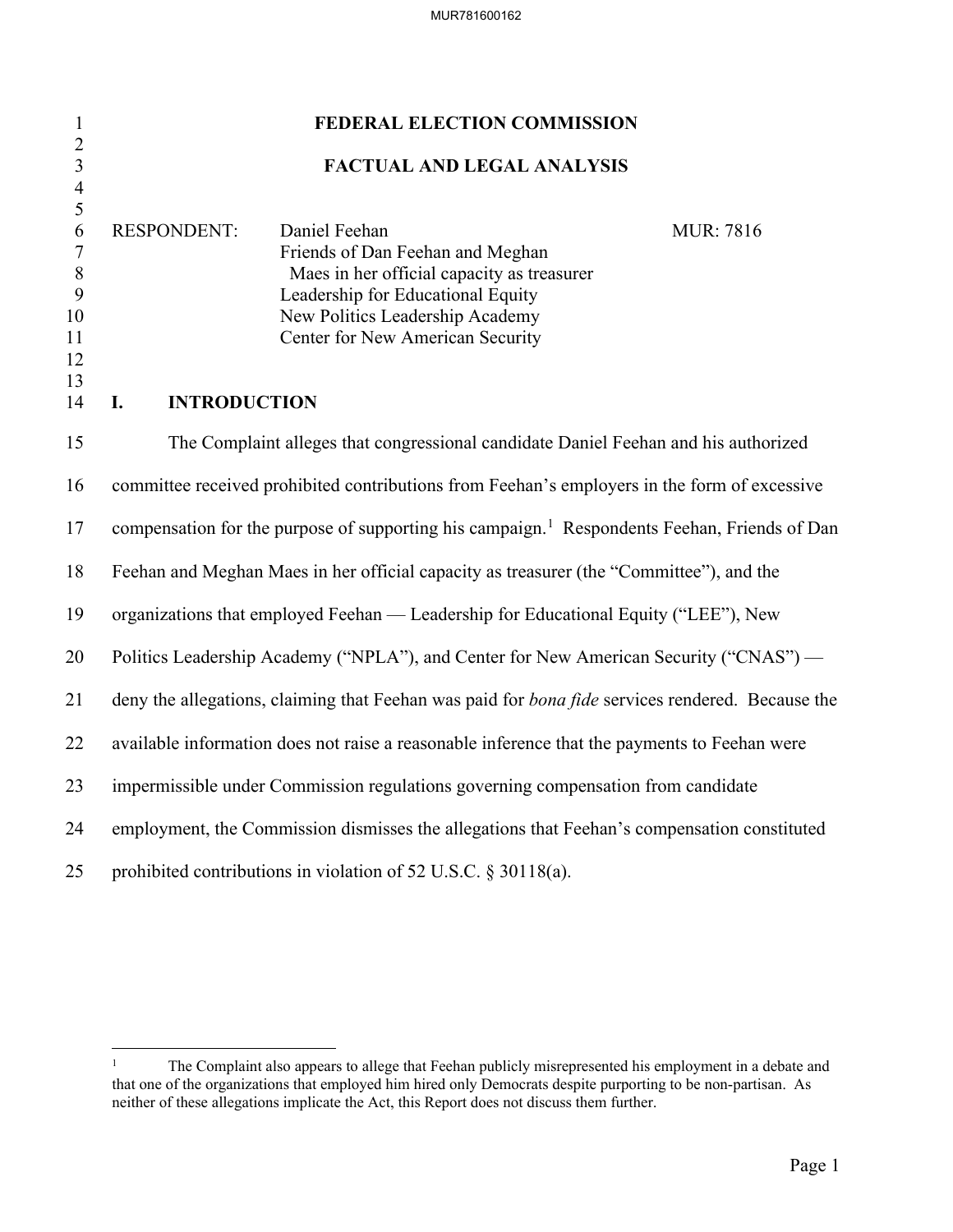MUR 7816 (Daniel Feehan, *et al.*) Factual & Legal Analysis Page 2 of 11

## 1 **II. FACTUAL BACKGROUND**

2 On July 1, 2017, Feehan filed his Statement of Candidacy for U.S. Congress in the First 3 District of Minnesota and designated the Committee as his principal campaign committee.<sup>[2](#page-2-0)</sup> 4 Feehan lost the November 2018 election and subsequently declared his candidacy for the 2020 5 election on October 1, 2019, again naming the Committee as his principal campaign committee.<sup>[3](#page-2-1)</sup> 6 The Complaint alleges that Feehan's financial disclosure reports filed with the House of 7 Representatives show that between 2017 and 2019, Feehan was paid over \$475,000 to run for 8 Congress by several entities.<sup>[4](#page-2-2)</sup> In particular, the Complaint argues that Feehan was paid "an 9 extraordinary \$184,000" from August 13 through December 31, 2018 by LEE and NPLA.<sup>[5](#page-2-3)</sup> The 10 Complaint also attaches a copy of Feehan's financial disclosure reports showing a payment of 11 \$55,412 from CNAS in 2018.<sup>[6](#page-2-4)</sup> 12 The Response from Feehan and the Committee argues that the Complaint's attached 13 financial disclosure report was an erroneous filing overstating Feehan's income, and that it was

14 amended prior to the filing of the Complaint.<sup>[7](#page-2-5)</sup> All of the Respondents assert that Feehan's

<span id="page-2-0"></span><sup>2</sup> Daniel Feehan, Statement of Candidacy (July 1, 2017).

<span id="page-2-1"></span><sup>3</sup> Daniel Feehan, Statement of Candidacy (Oct. 1, 2019).

<span id="page-2-2"></span><sup>4</sup> Compl. at 1 (Oct. 9, 2020).

<span id="page-2-3"></span><sup>5</sup> *Id.*

<span id="page-2-4"></span><sup>6</sup> *Id*. at Attach 2.

<span id="page-2-5"></span><sup>7</sup> Resp. of Feehan and Friends of Dan Feehan at 1 (Nov. 9, 2020) [hereinafter "Feehan Resp."]. Feehan amended his financial disclosures on September 28, 2020. *See id.* at Attach; Office of the Clerk, U.S. House of Representatives, Am. Financial Disclosure Report of Daniel Feehan (Sept. 28, 2020), [https://disclosures](https://disclosures-clerk.house.gov/public_disc/financial-pdfs/2019/10039145.pdf)[clerk.house.gov/public\\_disc/financial-pdfs/2019/10039145.pdf.](https://disclosures-clerk.house.gov/public_disc/financial-pdfs/2019/10039145.pdf) On the same day that Feehan amended his financial disclosures, the Complainant submitted a Complaint with the Commission that did not meet the statutory requirements. Complainant submitted a proper complaint on October 9, 2020. There is no explanation in the Complaint or the Responses for this synchronous timing, although it appears the Complainant, Feehan's opponent in the 2018 and 2020 general election, raised the compensation issue during the campaign. *See, e.g.*, Trey Mewes, *Accusations Fly at Feehan-Hagedorn Debate*, MANAKOTA FREE PRESS (Sept. 27, 2020), [https://www.mankatofreepress.com/news/local\\_news/accusations-fly-at-feehan-hagedorn-debate/article\\_fc6d99ac-](https://www.mankatofreepress.com/news/local_news/accusations-fly-at-feehan-hagedorn-debate/article_fc6d99ac-010c-11eb-a75f-f306a20172d0.html)[010c-11eb-a75f-f306a20172d0.html](https://www.mankatofreepress.com/news/local_news/accusations-fly-at-feehan-hagedorn-debate/article_fc6d99ac-010c-11eb-a75f-f306a20172d0.html) ("Hagedorn claimed Feehan has been paid \$500,000 by organizations tied to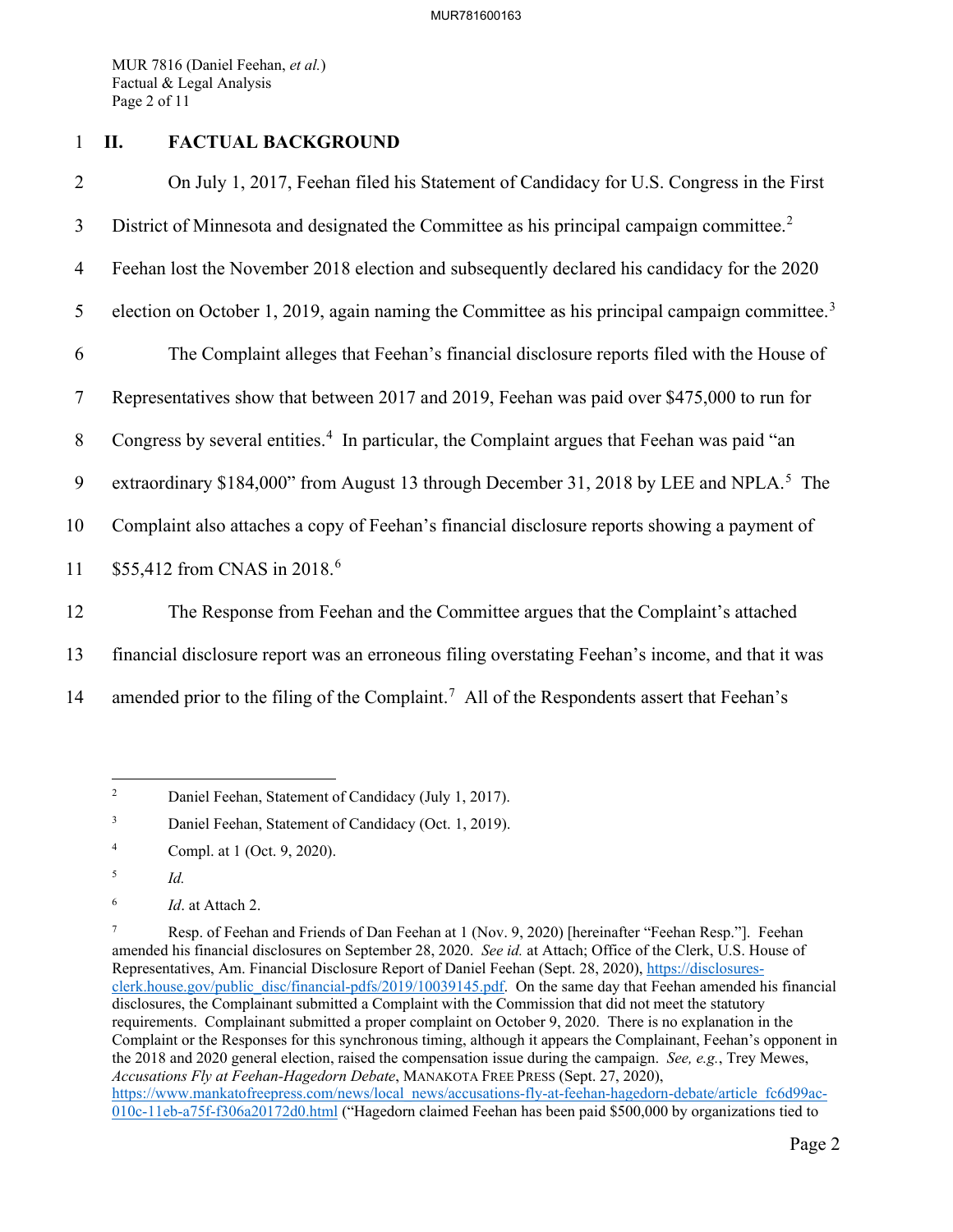MUR 7816 (Daniel Feehan, *et al.*) Factual & Legal Analysis Page 3 of 11

| $\mathbf{1}$   | compensation was for <i>bona fide</i> services that were independent of his campaign. <sup>8</sup> In support,  |
|----------------|-----------------------------------------------------------------------------------------------------------------|
| $\overline{2}$ | Feehan submitted an affidavit describing his work for LEE, NPLA, and CNAS on his financial                      |
| 3              | disclosures. The three employers each submitted responses as well, all asserting that Feehan was                |
| $\overline{4}$ | paid for services that were independent of his campaign, describing Feehan's work for the                       |
| 5              | organization, and explaining why he was well suited to the position.                                            |
| 6              | Specifically, LEE states that it is a "nonprofit leadership development organization                            |
| $\tau$         | inspiring and supporting a network of civic leaders to end the injustice of educational inequity." <sup>9</sup> |
| 8              | LEE asserts that it first hired Feehan as an independent contractor in May 2017 — two months                    |
| 9              | before he announced his plan to run for Congress — and his work was completed by the end of                     |
| 10             | $201710$ According to LEE, Feehan was one of nearly 150 contractors or vendors the                              |
| 11             | organization retained, and his project, implementing a leadership development program for                       |
| 12             | veterans, was particularly well suited for Feehan, who previously served as Acting Assistant                    |
| 13             | Secretary of Defense and was a former member of the military himself. <sup>11</sup> LEE did not employ          |
| 14             | Feehan in 2018 but retained him again as a "temporary employee" from May 1, 2019, to                            |
| 15             | September 30, 2019 — a time during which Feehan was not a candidate. LEE argues that it paid                    |
| 16             | Feehan what it thought his services were worth, <sup>12</sup> and apparently paid \$50,000 for the work he      |
| 17             | did in 2017 and \$120,000 for the work he did in 2019. <sup>13</sup>                                            |

Democratic operatives during the past two years to run for Congress rather than doing work for those organizations.").

<span id="page-3-0"></span><sup>8</sup> *See* Feehan Resp. at 3; Resp. of LEE at 3-5 (Nov. 17, 2020); Resp. of NPLA at 3 (Jan. 5, 2021); Resp. of CNAS at 1-2 (Feb. 3, 2021).

<span id="page-3-1"></span><sup>9</sup> Resp. of LEE at 3.

<span id="page-3-2"></span><sup>10</sup> *Id*. at 5.

<span id="page-3-3"></span> $11$  *Id.* 

<span id="page-3-4"></span><sup>12</sup> *Id*.

<span id="page-3-5"></span><sup>13</sup> Feehan Financial Disclosure (Nov. 28, 2017); Am. Feehan Financial Disclosure (Sept. 28, 2020).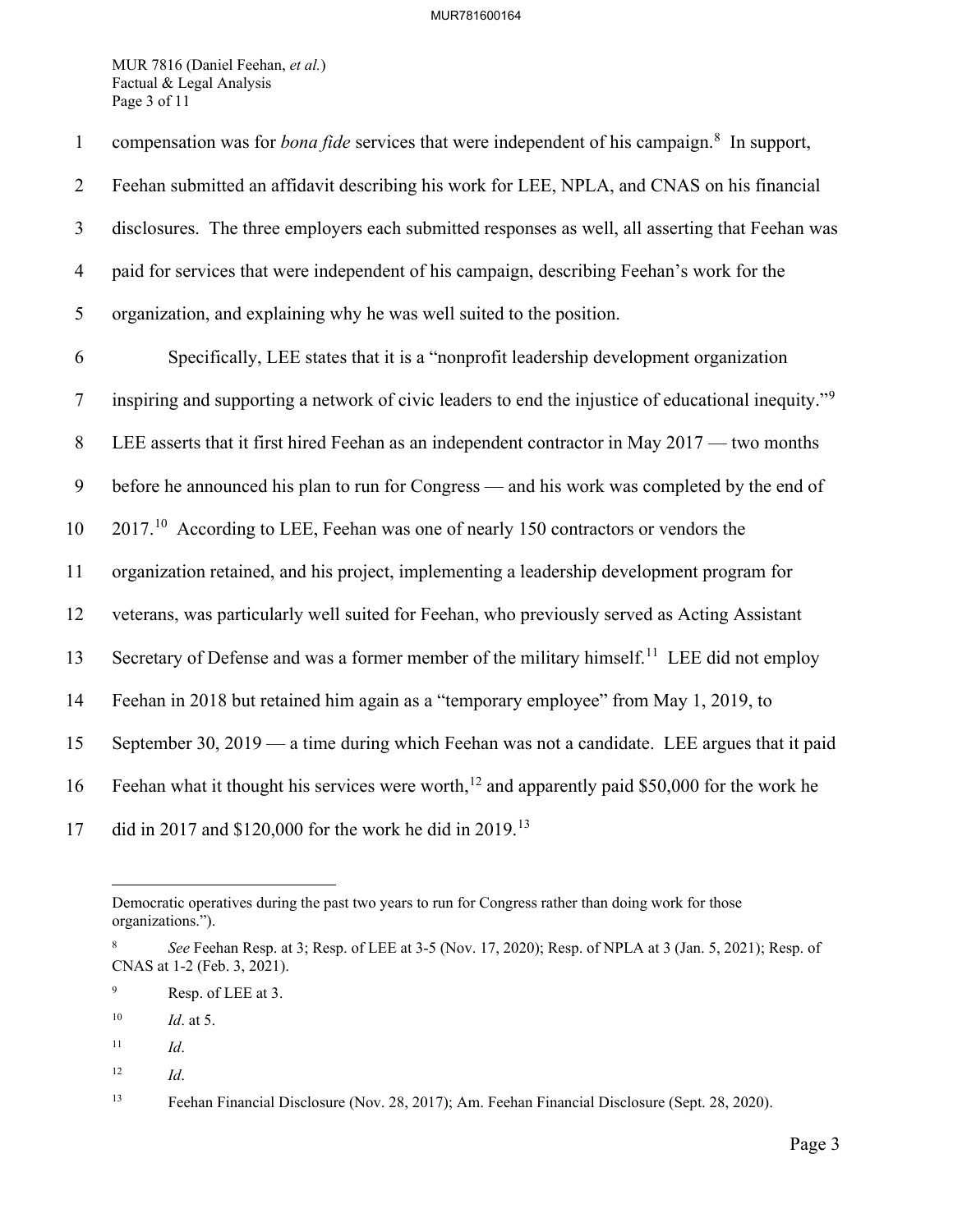MUR 7816 (Daniel Feehan, *et al.*) Factual & Legal Analysis Page 4 of 11

| $\mathbf{1}$   | NPLA states that it is a charitable corporation organized under Section $501(c)(3)$ of the                 |
|----------------|------------------------------------------------------------------------------------------------------------|
| $\overline{2}$ | Internal Revenue Code and is thus prohibited from engaging in any partisan intervention. <sup>14</sup>     |
| $\overline{3}$ | NPLA states that it "recruits military veterans and national service alumni to run for public              |
| $\overline{4}$ | office" regardless of party affiliation and that Feehan worked as a fellow under an established            |
| 5              | fellowship program. <sup>15</sup> According to NPLA, Feehan's fellowship ran from December 2018 to         |
| 6              | September 30, 2019, <sup>16</sup> which, according to his 2020 Statement of Candidacy, is entirely outside |
| $\tau$         | the time during which Feehan was a candidate. The organization described Feehan's work                     |
| $8\,$          | during the fellowship as consisting of a research project on the "urban-rural" divide using his            |
| 9              | experience as a congressional candidate, leading trainings, and participating in weekly                    |
| 10             | sessions. <sup>17</sup> NPLA submitted the "Welcome Letter" given to all fellows setting forth the         |
| 11             | responsibilities of the position, including a timeline for developing research projects and a              |
| 12             | scheduled conference at which fellows would be expected to present their research. <sup>18</sup> The       |
| 13             | stipend for the entire fellowship appears to have been \$64,000 (\$8,500 in 2018 and \$55,500 in           |
| 14             | $2019$ . <sup>19</sup>                                                                                     |
| 15             | Finally, CNAS describes itself as "a non-profit research and policy institution." <sup>20</sup> It         |

16 appears CNAS is organized as a charitable corporation under Section 501(c)(3) of the Internal 17 Revenue Code<sup>[21](#page-4-7)</sup> and thereby prohibited from political activity. According to its Response,

<span id="page-4-0"></span><sup>&</sup>lt;sup>14</sup> Resp. of NPLA at 2; NPLA, IRS Form 990 for FY 2019.

<span id="page-4-1"></span><sup>&</sup>lt;sup>15</sup> Resp. of NPLA at 1-3.

<span id="page-4-2"></span><sup>16</sup> *Id*. at 3-4.

<span id="page-4-3"></span><sup>17</sup> *Id*. at 4.

<span id="page-4-4"></span><sup>18</sup> *Id*. at Attach.

<span id="page-4-5"></span><sup>&</sup>lt;sup>19</sup> *Id.* at 3. Feehan reported that NPLA paid him \$9,000 in 2018, a discrepancy of \$500.

<span id="page-4-6"></span><sup>20</sup> Resp. of CNAS at 1.

<span id="page-4-7"></span><sup>21</sup> CNAS, IRS Form 990 for FY 2019.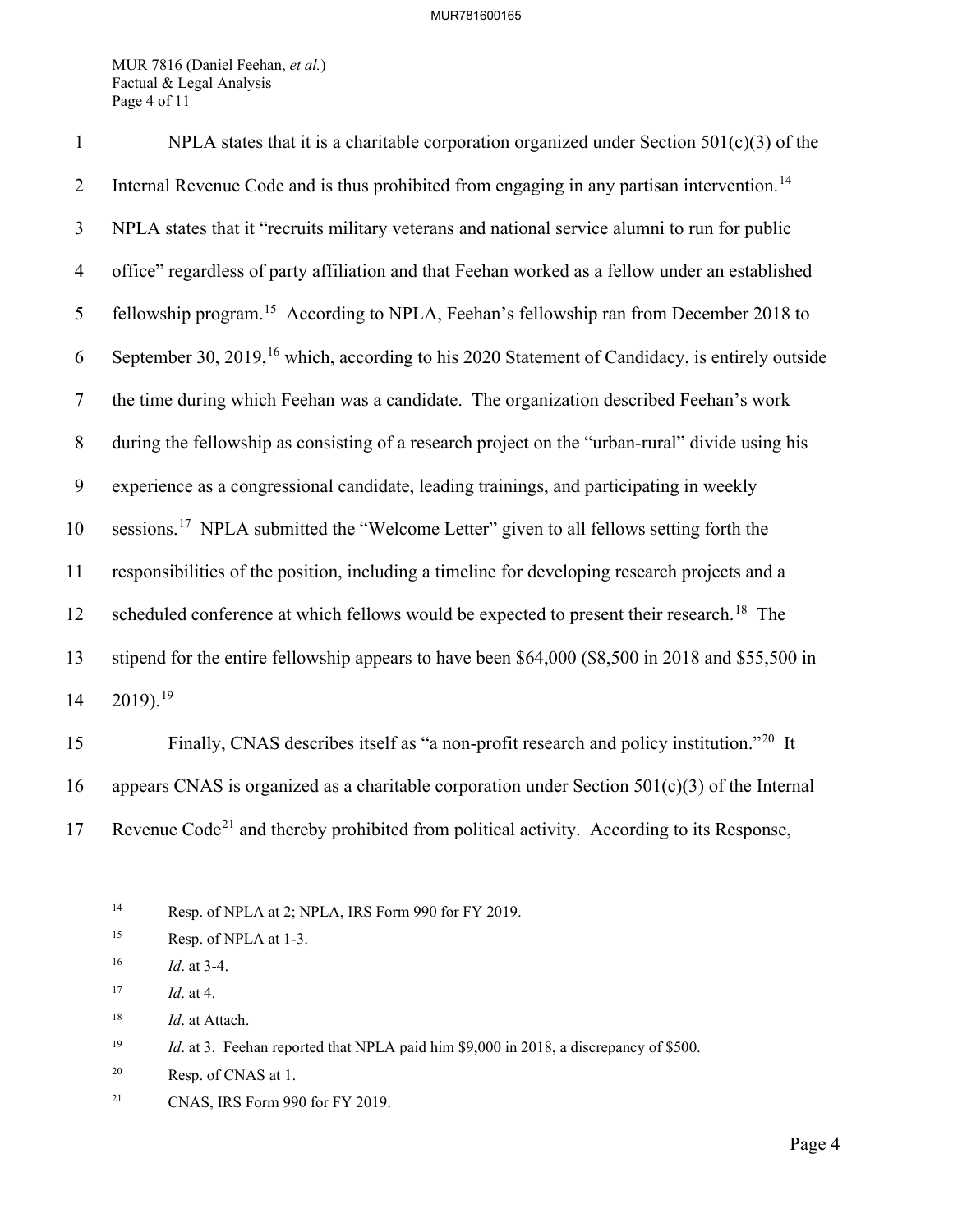MUR 7816 (Daniel Feehan, *et al.*) Factual & Legal Analysis Page 5 of 11

- 1 CNAS engaged Feehan as an adjunct senior fellow in "late 2017" based on a research and
- 2 writing proposal "that was solely in connection with his subject matter expertise relevant to the
- 3 CNAS Military, Veterans & Society program."<sup>[22](#page-5-0)</sup> CNAS states that Feehan's professional
- 4 experience included having served as Principal Deputy Assistant Secretary of Defense as well as
- 5 a number of other positions in the military, and that based on this experience, Feehan drafted a
- 6 book proposal "suitable for pursuing a publication opportunity."<sup>[23](#page-5-1)</sup> CNAS paid Feehan \$7,916 in
- 7 2017,<sup>24</sup> \$55,412 in 2018,<sup>[25](#page-5-3)</sup> and nothing in 2019.<sup>[26](#page-5-4)</sup>
- 8 In total, Feehan's amended financial disclosures show the following income from these
- 9 employers during the time period implicated by the Complaint: $27$

| Employer                     | 2017            | 2018           | 2019            |
|------------------------------|-----------------|----------------|-----------------|
| <b>LEE</b>                   | $$50,000^{28}$$ |                | $$120,000^{29}$ |
| <b>CNAS</b>                  | $$7,916^{30}$   | $$55,412^{31}$ |                 |
| <b>NPLA</b>                  |                 | $$9,000^{32}$  | $$55,500^{33}$  |
| <b>Subtotal</b>              | \$57,916        | \$64,412       | \$175,500       |
| <b>Total for Three Years</b> |                 |                | \$297,828       |

<span id="page-5-2"></span>24 Feehan Financial Disclosure (Aug. 13, 2018).

- <span id="page-5-7"></span>29 Am. Feehan Financial Disclosure (Sept. 28, 2020).
- <span id="page-5-8"></span>30 Feehan Financial Disclosure (Aug. 13, 2018).

<span id="page-5-11"></span>33 *Id*.

<span id="page-5-0"></span><sup>22</sup> Resp. of CNAS at 1-2.

<span id="page-5-1"></span><sup>23</sup> *Id*. at 2.

<span id="page-5-3"></span><sup>25</sup> *Id*.

<span id="page-5-4"></span><sup>26</sup> Am. Feehan Financial Disclosure (Sept. 28, 2020).

<span id="page-5-5"></span><sup>&</sup>lt;sup>27</sup> Feehan disclosed compensation from two additional sources under \$1,000 each and explained the work he did for those groups. *See* Feehan Resp. at Attach (Declaration of Dan Feehan). As this Office has not named those organizations as Respondents, they are not included in this chart.

<span id="page-5-6"></span><sup>28</sup> Feehan Financial Disclosure (Nov. 28, 2017).

<span id="page-5-9"></span><sup>31</sup> *Id*.

<span id="page-5-10"></span><sup>32</sup> Am. Feehan Financial Disclosure (Sept. 28, 2020).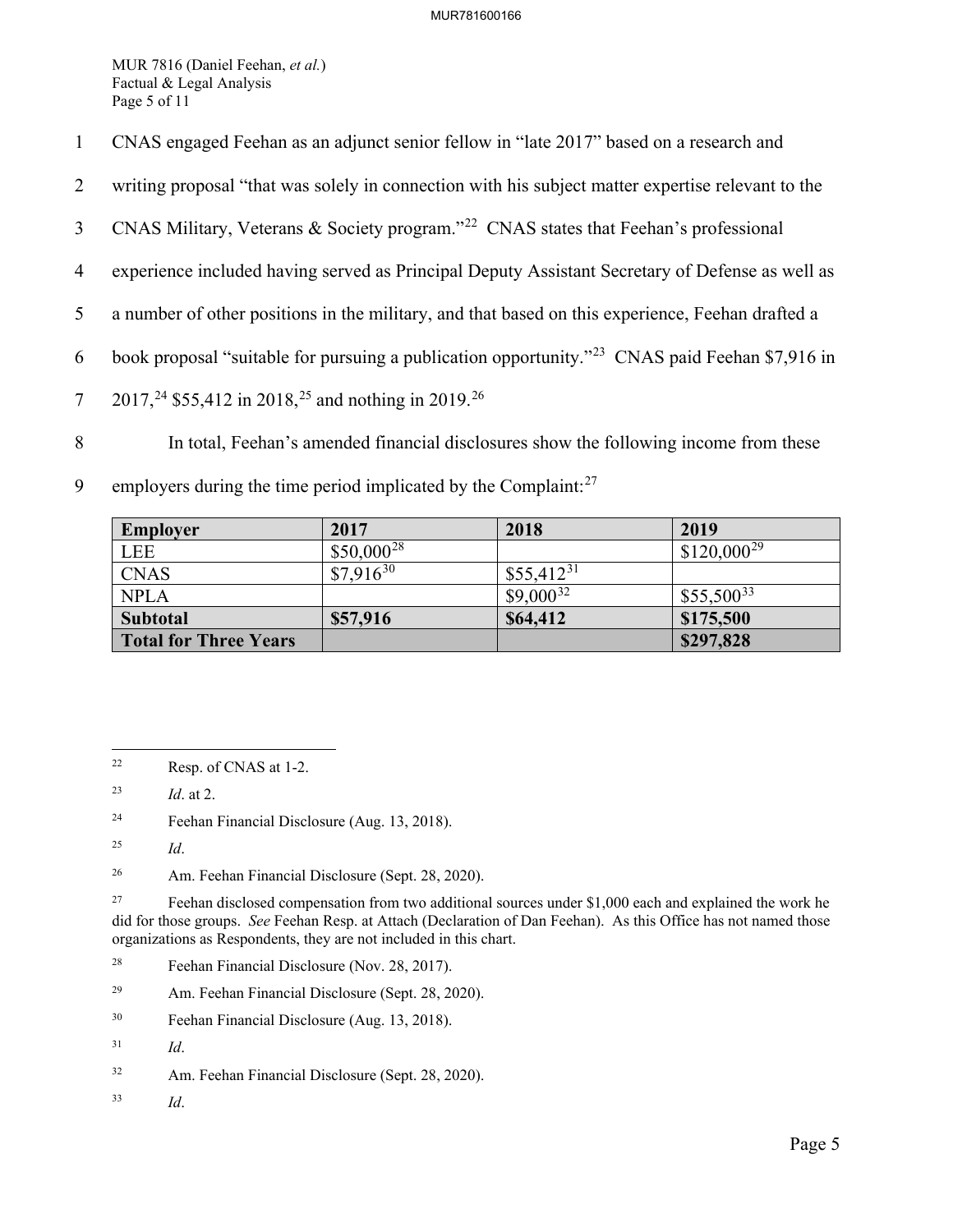MUR 7816 (Daniel Feehan, *et al.*) Factual & Legal Analysis Page 6 of 11

- 1 According to his amended filings, Feehan's income during this three-year period was just under
- 2 \$300,000 substantially less than the \$475,000 reported in the Complaint. Below is a chart
- 3 comparing material portions of the two filings.

| Employer    | <b>Original Filing</b>                        |                                              | <b>Amended Filing</b>           |                                              |
|-------------|-----------------------------------------------|----------------------------------------------|---------------------------------|----------------------------------------------|
|             | Aug. 14, 2018-<br>Dec. 31, 2018 <sup>34</sup> | Jan. 1, 2019-<br>Oct. 31, 2019 <sup>35</sup> | Aug. 14, 2018-<br>Dec. 31, 2018 | Jan. 1, 2019-<br>Dec. 31, 2019 <sup>36</sup> |
| LEE         | \$120,000                                     | \$120,000                                    | $- -$                           | \$120,000                                    |
| <b>CNAS</b> | --                                            |                                              | --                              |                                              |
| <b>NPLA</b> | \$64,000                                      | \$55,500                                     | \$9,000                         | \$55,500                                     |
| Subtotal    | \$184,000                                     | \$175,500                                    | \$9,000                         | \$175,500                                    |

4 There are two adjustments of note during this period. The first is that Feehan's original filing

5 reported that he received \$120,000 from LEE in both 2018 and 2019, while his amended filing

6 reports receiving this amount only in 2019.<sup>37</sup> This adjustment is consistent with the Responses

7 from both LEE and Feehan, which state that Feehan did not receive any compensation from LEE

8 in 2018. The second adjustment is that Feehan originally reported his 2018 salary from NPLA as

9 \$64,000, which appears to be roughly his total compensation from the entire fellowship rather

- 10 than the \$9,000 he allegedly received in 2018.<sup>[38](#page-6-4)</sup> This adjustment is likewise consistent with the
- 11 Response from NPLA.<sup>[39](#page-6-5)</sup> As a result, in the specific period highlighted by the Complaint –

<span id="page-6-0"></span><sup>&</sup>lt;sup>34</sup> The amounts in this column are reported in Feehan's 2019 Financial Disclosure as "amount preceding" year." Feehan filed a 2018 financial disclosure report on August 13, 2018, that did not report this activity. The Complaint therefore infers that these payments occurred in the four-and-a-half months between August 14, 2018 and the end of 2018.

<span id="page-6-1"></span><sup>35</sup> Feehan's original 2019 Financial Disclosure was filed on October 31, 2019.

<span id="page-6-2"></span><sup>&</sup>lt;sup>36</sup> Feehan's Amended 2019 Financial Disclosure was filed on September 28, 2020, and the Commission therefore infers that it covers the entire year 2019. It does not, however, report any new income not previously reported.

<span id="page-6-3"></span><sup>37</sup> *Compare* Compl., Attach (Feehan Financial Disclosure (Oct. 31, 2019)), *with* Am. Feehan Financial Disclosure (Sept. 28, 2020).

<span id="page-6-4"></span><sup>38</sup> *Compare* Compl., Attach (Feehan Financial Disclosure (Oct. 31, 2019)), *with* Am. Feehan Financial Disclosure (Sept. 28, 2020).

<span id="page-6-5"></span><sup>39</sup> Resp. of NPLA at 3.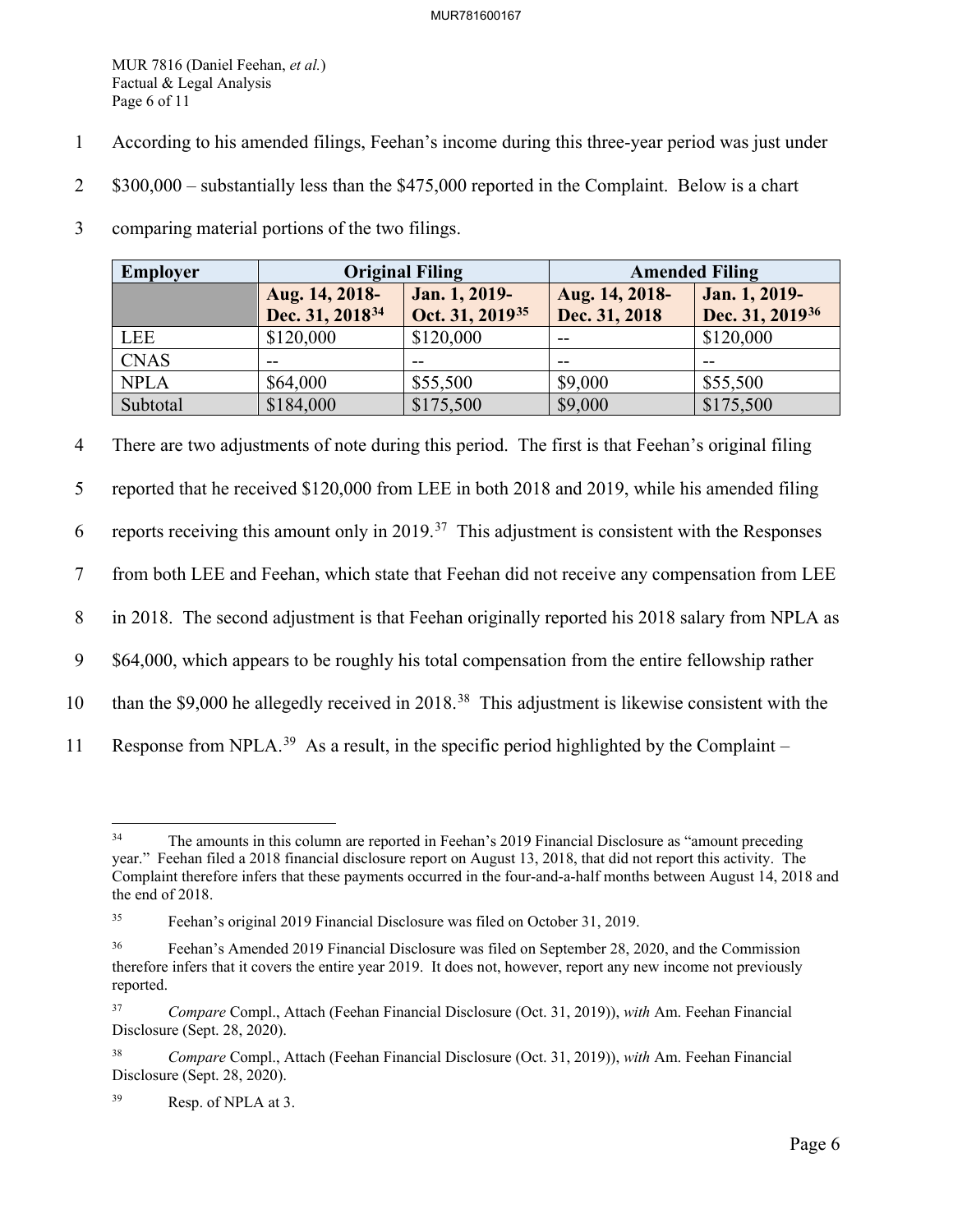MUR 7816 (Daniel Feehan, *et al.*) Factual & Legal Analysis Page 7 of 11

1 August 13, 2018, through the end of 2018 – Feehan's amended financial disclosure shows that he 2 made \$9,000 rather than \$184,000.

## 3 **III. LEGAL ANALYSIS**

4 Corporations are prohibited from making contributions to federal candidates or their 5 authorized committees, and candidates and authorized committees are prohibited from 6 knowingly receiving or accepting such contributions.<sup>[40](#page-7-0)</sup> Under Section 30118 of the Act, the 7 term "contribution" includes "any gift, loan, advance, or deposit of money or anything of value 8 made by any person for the purpose of influencing any election for Federal office," and "any 9 direct or indirect payment, distribution, loan, advance, deposit, or gift of money, or any services, 10 or anything of value . . . to any candidate, campaign committee, or political party or 11 organization," in connection with any election to any Federal office. $41$ 12 Under 11 C.F.R. § 113.1(g)(6)(iii), payments of "compensation" to a candidate "shall be 13 considered contributions" from the payor to the candidate unless: (A) The compensation results 14 from *bona fide* employment that is genuinely independent of the candidacy; (B) The 15 compensation is exclusively in consideration of services provided by the employee as part of this 16 employment; and (C) The compensation does not exceed the amount of compensation which 17 would be paid to any other similarly qualified person for the same work over the same period of 18 time.<sup>[42](#page-7-2)</sup> In numerous advisory opinions, the Commission has concluded that compensation made

<span id="page-7-0"></span><sup>40 52</sup> U.S.C. § 30118(a); 11 C.F.R. § 114.2(a), (b)(1).

<span id="page-7-1"></span><sup>41 52</sup> U.S.C. § 30118(b)(2); 11 C.F.R. § 114.2(b)(1).

<span id="page-7-2"></span><sup>42 11</sup> C.F.R.  $\S$  113.1(g)(6)(iii).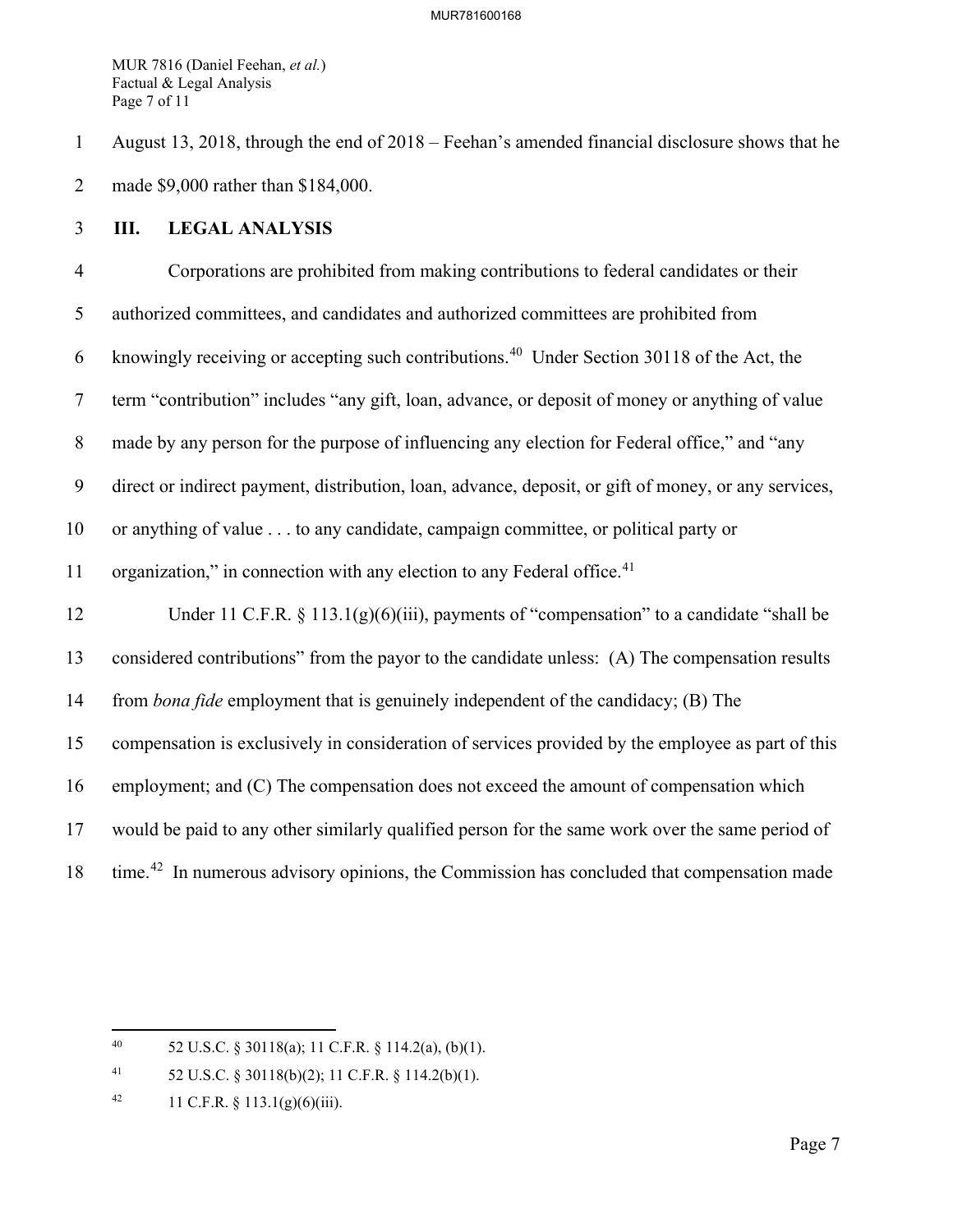MUR 7816 (Daniel Feehan, *et al.*) Factual & Legal Analysis Page 8 of 11

1 by third parties to candidates did not constitute contributions because the payments in question 2 satisfied the requirements at Section  $113.1(g)(6)(iii)$ .<sup>[43](#page-8-0)</sup>

3 Here, the available information does not indicate that Feehan's compensation should be 4 considered a prohibited corporate contribution. First, as to whether the compensation results 5 from *bona fide* employment that is genuinely independent of his candidacy, the information in 6 the record indicates that it likely was. With respect to his compensation from LEE, Feehan 7 began working for LEE approximately two months before he declared his candidacy in 2017 and 8 his work was completed in 2017, roughly a year before the election. Feehan did not work for 9 LEE at all in 2018. Accordingly, the timing of his work does not suggest that Feehan's 10 employment with LEE was dependent on his candidacy. Further, LEE argues that Feehan was 11 particularly well-qualified to work at the organization developing a leadership program for 12 veterans based on his own leadership experience in the military.<sup>[44](#page-8-1)</sup> CNAS retained Feehan after 13 he declared his candidacy but argues that Feehan was especially well suited to be a fellow in the 14 organization's "Military, Veterans & Society program" based on his experience serving in high-15 level military positions and a specific research proposal he drafted.<sup>[45](#page-8-2)</sup> Although it does not 16 appear that Feehan was a candidate at all during his employment with NPLA, the organization 17 similarly argues that Feehan was well qualified for its fellowship program, which focuses on 18 recruiting former political candidates who served in the military to "publish, speak, advocate,

<span id="page-8-0"></span><sup>43</sup> *See* Advisory Opinion 2013-03 (Bilbray-Kohn) (applying Section 113.1(g)(6)(iii) to determine whether compensation paid to candidate would be contribution); Advisory Opinion 2011-27 (New Mexico Voices for Children) (same); Advisory Opinion 2006-13 (Spivack) (same); Advisory Opinion 2004-17 (Klein) (same); Advisory Opinion 2004-08 (American Sugar Cane League) (same).

<span id="page-8-1"></span><sup>44</sup> Resp. of LEE at 4-5.

<span id="page-8-2"></span><sup>45</sup> Resp. of CNAS at 1-2.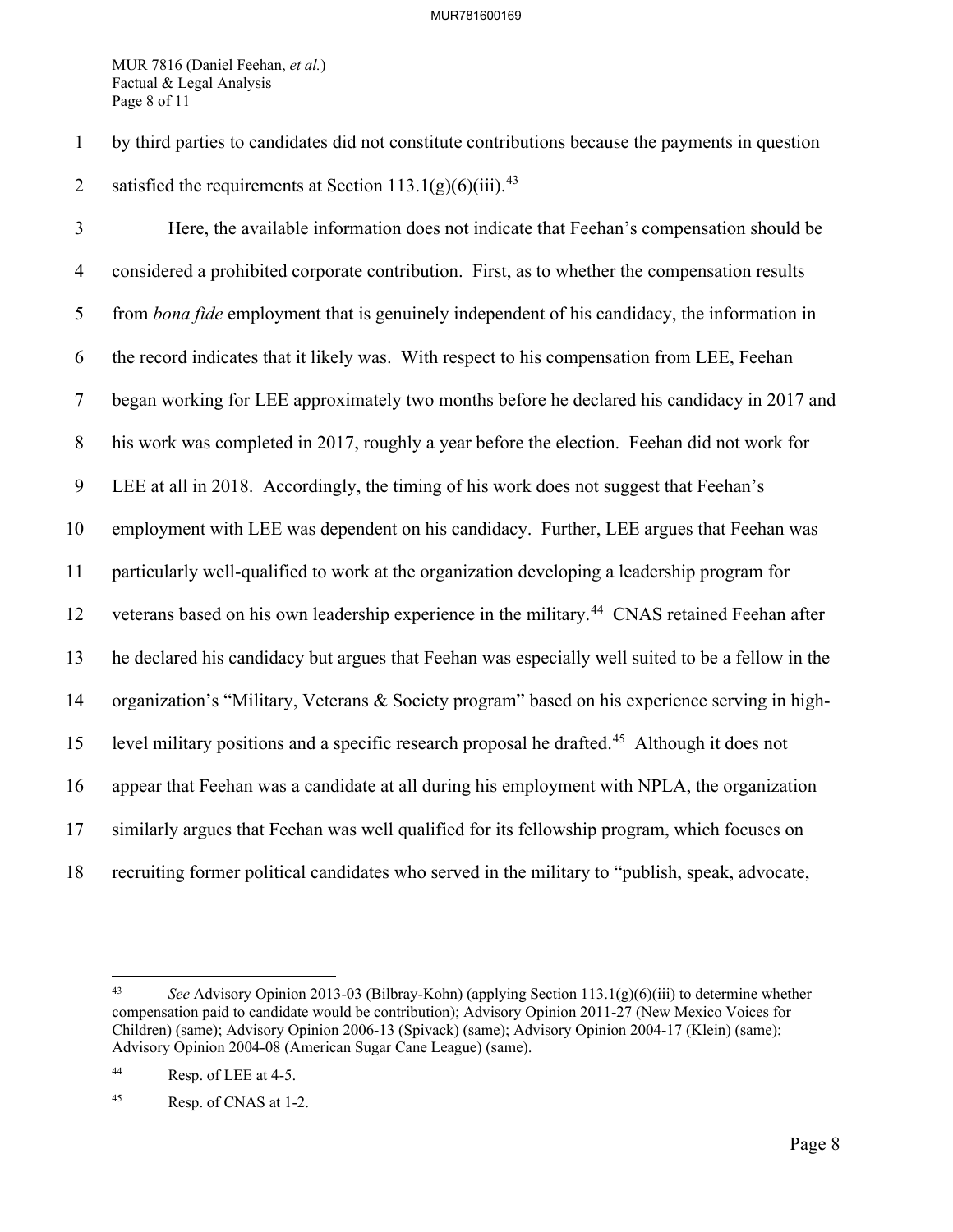MUR 7816 (Daniel Feehan, *et al.*) Factual & Legal Analysis Page 9 of 11

1 and conduct policy research . . . [and] help recruit more servant leaders to participate in the

2 political process." $46$ 

3 The Commission has previously approved similar arrangements where an apparently 4 well-qualified candidate served as a consultant. In Advisory Opinion 2013-03 (Bilbray Kohn), 5 for example, the Commission found that a candidate's consulting arrangement was *bona fide* and 6 independent, where the candidate quit her job as Executive Director of a non-profit "in 7 anticipation of her potential candidacy," and was re-hired by the same non-profit as a part-time 8 consultant. The Commission concluded that the non-profit had genuine reasons for hiring the 9 candidate as a consultant independent of her campaign, including her expertise, her experience, 10 and the difficulty of finding a replacement.<sup>[47](#page-9-1)</sup> Similarly, the record here suggests that all three 11 organizations had legitimate reasons for hiring Feehan based on his experience and expertise. 12 As to the second element, whether the compensation is exclusively in consideration of 13 services provided by the employee as part of this employment, it appears that Feehan was paid 14 only for services rendered. All three employers argue that Feehan was compensated exclusively 15 for the services he provided, and Feehan submitted a detailed affidavit attesting to his work. For 16 LEE, both the organization and Feehan maintain that he worked to implement a leadership 17 program for veterans. For NPLA, it appears he fulfilled the criteria for serving as a fellow by 18 conducting a research project geared to his expertise and participating in various calls and 19 events. And for CNAS, it appears he completed work as a fellow by performing research 20 relevant to the organization's mission. The Complaint does not make any allegation that Feehan

<span id="page-9-0"></span><sup>46</sup> Resp. of NPLA at 3.

<span id="page-9-1"></span><sup>47</sup> Advisory Opinion 2013-03 (Bilbray-Kohn) at 5; *see also* Advisory Opinion 2004-17 (Klein) (finding that a candidate's part-time consulting services for a law firm, which began during her campaign, were genuinely independent of the campaign because the candidate was paid on an hourly basis for services rendered, and not for any campaign-related reason).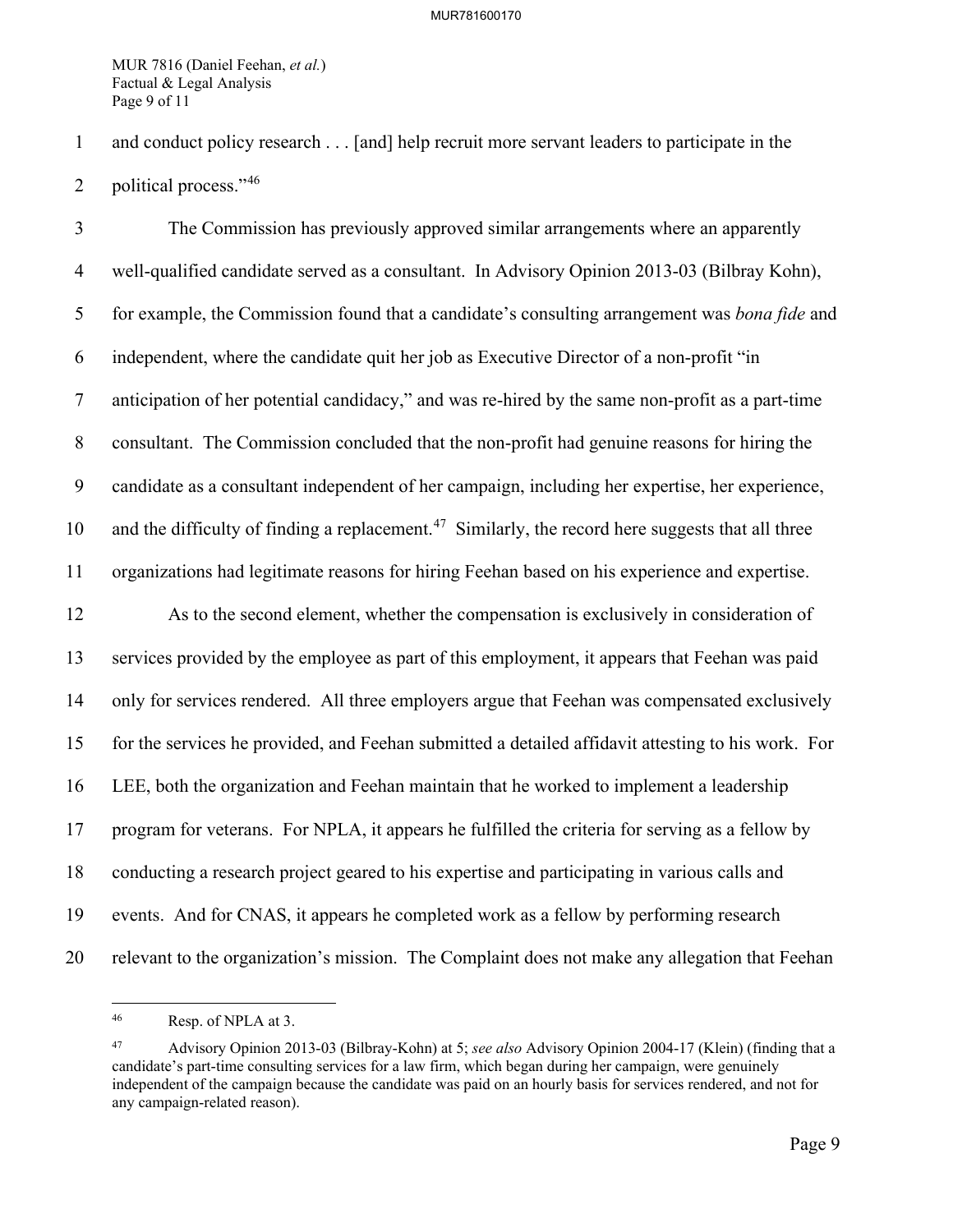MUR 7816 (Daniel Feehan, *et al.*) Factual & Legal Analysis Page 10 of 11

1 failed to provide the required services to any of these organizations, and there is no information 2 in the record to suggest that he did.

3 The allegations in the Complaint most directly implicate the third element — whether the 4 compensation paid to Feehan was excessive for his position. The Complaint's primary support 5 for its allegation is that Feehan was paid "an extraordinary \$184,000" in the four-and-a-half-6 month period between August 13, 2018, and December 31, 2018, which would mean Feehan was 7 paid \$271 per hour assuming he was working eight hours a day seven days a week in the midst 8 of a full-time campaign for Congress.<sup>[48](#page-10-0)</sup> The Complaint arrived at this figure based on Feehan's 9 original financial disclosures, as explained in the chart at the end of Section II. As noted above, 10 however, it does not appear that Feehan actually made \$184,000 during this period. Instead, 11 Feehan's amended filings indicate that he made only \$9,000 during this period. Moreover, this  $12$  \$9,000 appears to be compensation for work that began in December 2018,<sup>[49](#page-10-1)</sup> which was after the 13 election.

14 Although the Responses lack details that would have assisted the Commission in this 15 determination — such as copies of Feehan's written work products for these fellowships or other 16 records showing the value he provided to these organizations — there is not enough information 17 before the Commission to justify further action. In previous matters, the Commission has 18 generally accepted the representations of the employer that the compensation paid to a candidate 19 was not excessive for the position given the responsibilities of the employee,<sup>[50](#page-10-2)</sup> particularly in 20 cases such as this one where there is no information in the Complaint or public record to refute

<span id="page-10-0"></span><sup>48</sup> Compl. at 1.

<span id="page-10-1"></span><sup>49</sup> Resp. from NPLA at 3.

<span id="page-10-2"></span><sup>50</sup> *See, e.g.*, Advisory Opinion 2013-03 (Bilbray-Kohn) (finding salary of \$5,000 per month for 20 hours per week consulting not excessive).